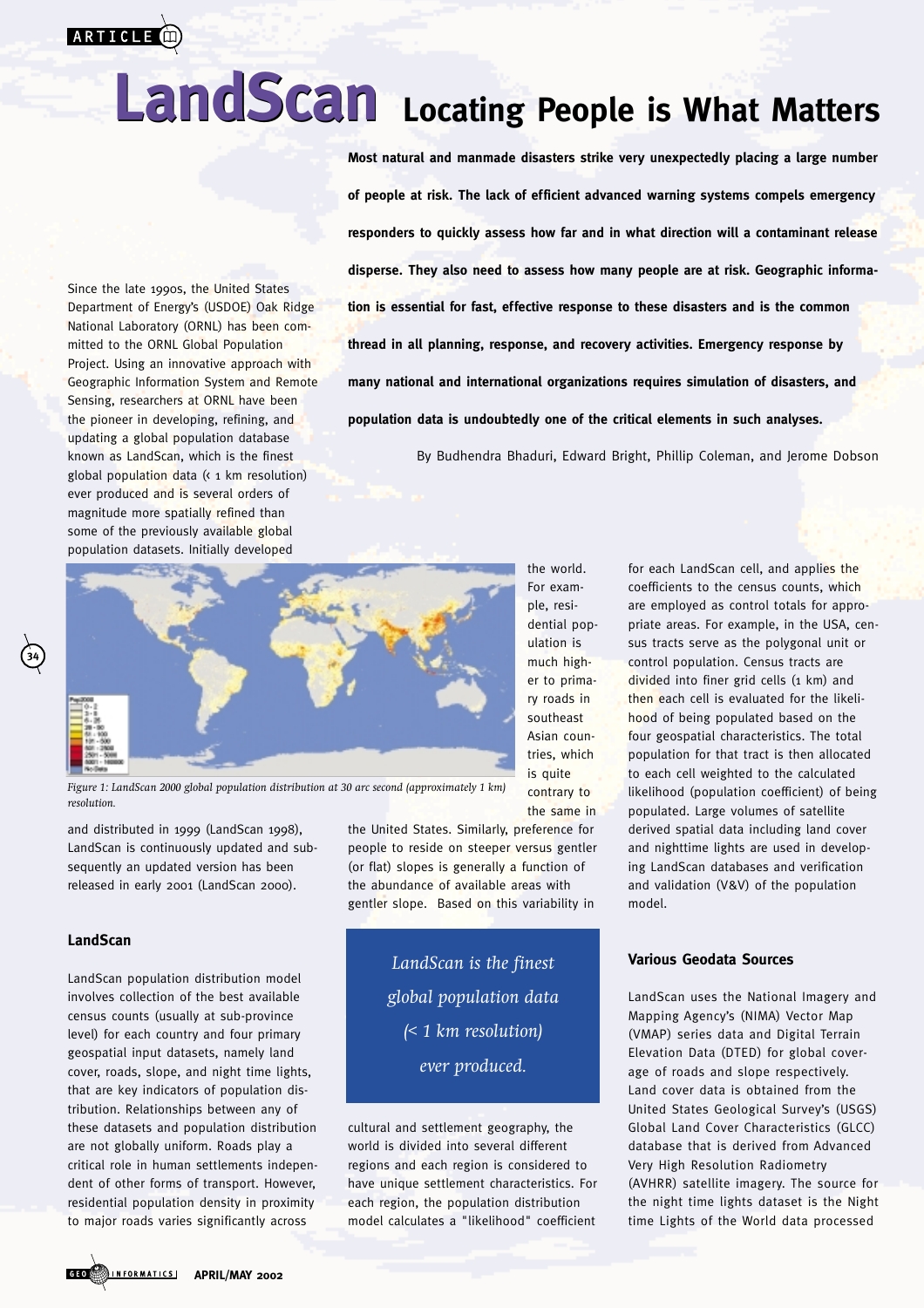

*Figure 2: Improvement in LandScan 2001 population data (compared to LandScan 2000) for the Netherlands, primarily because of spatially refined roads data.*

and distributed by the National Oceanic and Atmospheric Administration's (NOAA) National Geophysical Data Center (NGDC). LandScan (global) data have a grid cell size of 30 arc seconds (approximately 1 km x 1 km at the equator) and represents an ambient or average population distribution over a 24-hour period. Although the spatial resolution of both LandScan 1998 and 2000 datasets is 30 arc seconds, significant refinement of the population data itself has been achieved via utilization of higher resolution input data in the population distribution model. For example, in LandScan 1998 VMAP-Level o (1:1 000 000 scale) data was used for roads and DTED-Level 0 (30 arc second resolution) data was used for slope. In the 2000 and later reversions, LandScan uses VMAP Level 1 (1:250 000 scale) data for roads and DTED Level 1 (3 arc second resolution) data for slope as they become available for different regions of the world. Night time light frequency data was being used in LandScan 1998 that has since been upgraded to light intensity data from three different gain settings. The

resultant population data from higher resolution input data is significantly refined (Figure 2).

#### **Variable Spatial Resolution**

Experience of developing global LandScan led to two important realizations:

- 1) given that the granularity of population distribution data is directly proportional to the resolution of the input data, it is possible to develop even higher (spatial) resolution data for the parts of the world where higher resolution input data is available, and
- 2) given that disasters do not routinely strike at night, it is critical to modify and refine the night time or residential population data to develop daytime population distribution.

Consequently, as an expansion to global LandScan, ORNL is currently developing a very high-resolution (3 arc second or 90m cell size) population distribution data (LandScan USA) for the US detailed road network data from US Census Bureau's

TIGER files and high resolution (30 m) land cover data from USGS's National Land Cover Data (NLCD) derived from Landsat Thematic Mapper (TM) satellite imagery. At this resolution population distribution data includes night time (residential) as well as daytime distributions. Worker mobility data and daytime populated features databases are integral in modeling daytime population distribution. The potential benefit of LandScan USA has been demonstrated for 29 counties covering coastal Texas and Louisiana including the Houston, Texas metropolitan area (Figure 3). ORNL has also developed an intermediate resolution LandScan USA (15 arc second or approximately 450 m cell size) for the continental United States, which is based on intermediate resolution of input data and represents an ambient or average population distribution similar to the LandScan global dataset.

**35**

## **Endless Possibilities of Applications**

Possibilities of applications of LandScan data are endless. LandScan has significantly enhanced the utility and impact of



*Figure 3: Preliminary LandScan USA (3 arc second resolution) data for the business district (downtown) of the city of Houston, TX. The striking difference between the night time and daytime population distribution is because of an additional 160 thousand people moving into the Census tract containing the business district, from the surrounding region.*